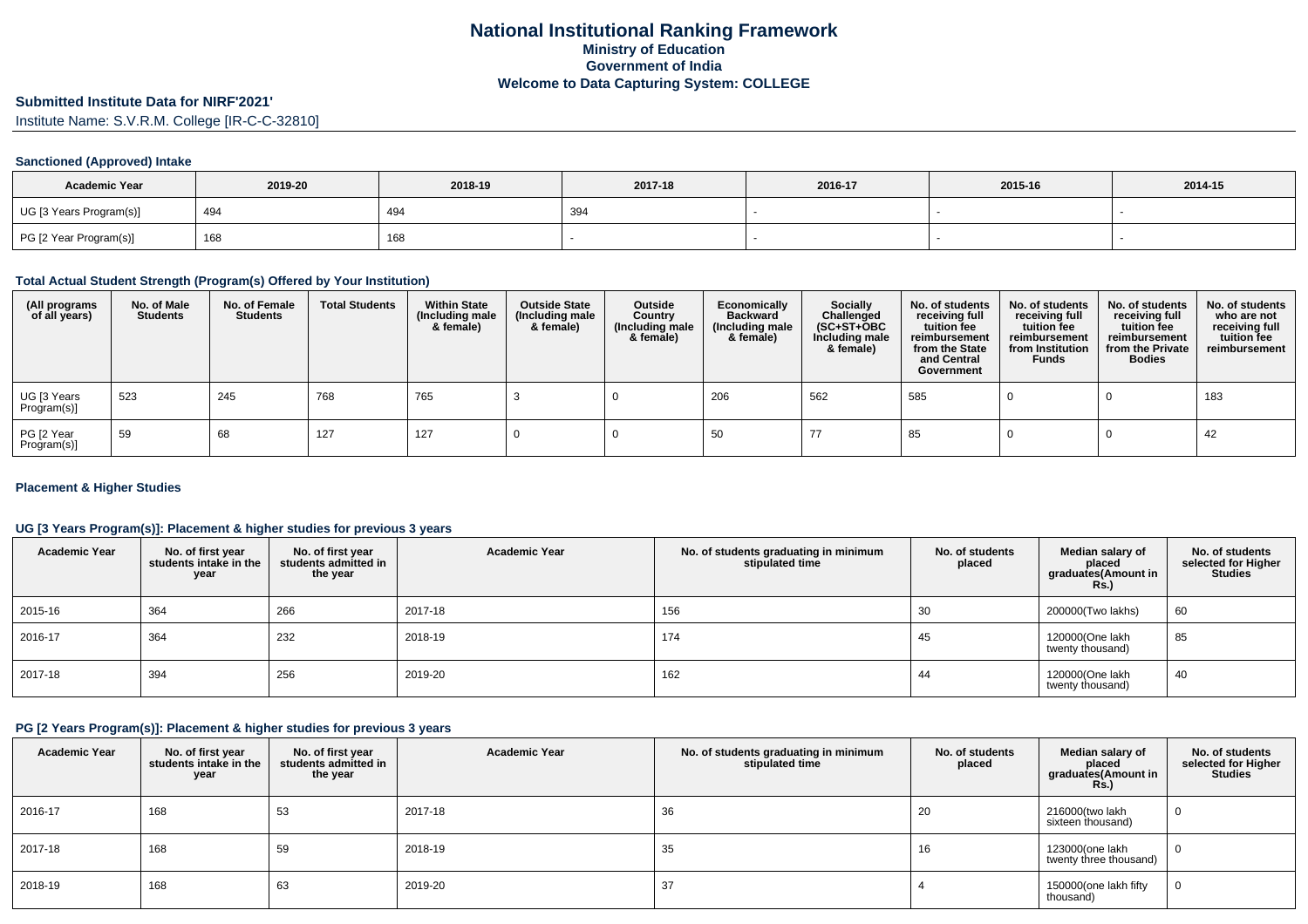#### **Financial Resources: Utilised Amount for the Capital expenditure for previous 3 years**

| <b>Academic Year</b>                                                                            | 2019-20                                                                  | 2018-19                                                                                              | 2017-18                                                                 |  |
|-------------------------------------------------------------------------------------------------|--------------------------------------------------------------------------|------------------------------------------------------------------------------------------------------|-------------------------------------------------------------------------|--|
|                                                                                                 | <b>Utilised Amount</b>                                                   | <b>Utilised Amount</b>                                                                               | <b>Utilised Amount</b>                                                  |  |
|                                                                                                 |                                                                          | Annual Capital Expenditure on Academic Activities and Resources (excluding expenditure on buildings) |                                                                         |  |
| Library                                                                                         | 410378 (FOUR LAKH TEN THOUSAND THREE HUNDRED<br>AND SEVENTY EIGHT)       | 120070 (ONE LAKH TWENTY THOUSAND AND SEVENTY)                                                        | 276749 (TWO LAKH SEVENTY SIX THOUSAND SEVEN<br>HUNDRED AND FOURTY NINE) |  |
| New Equipment for Laboratories                                                                  | 4303241 (FOURTY THREE LAKH THREE THOUSAND TWO<br>HUNDRED AND FOURTY ONE) | 2725977 (TWENTY SEVEN LAKH TWENTY FIVE<br>THOUSAND NINE HUNDRED AND SEVENTY SEVEN)                   | 935841 (NINE LAKH THIRTY FIVE THOUSAND EIGHT<br>HUNDRED AND FOURTY ONE) |  |
| Other expenditure on creation of Capital Assets (excluding<br>expenditure on Land and Building) | 932491 (NINE LAKH THIRTY TWO THOUSAND FOUR<br>HUNDRED AND NINETY ONE)    | 0 (ZERO)                                                                                             | 222735 (TWO LAKH TWENTY TWO THOUSAND SEVEN<br>HUNDRED AND THIRTY FIVE)  |  |

## **Financial Resources: Utilised Amount for the Operational expenditure for previous 3 years**

| <b>Academic Year</b>                                                                                                                                                                           | 2019-20                                                                                  | 2018-19                                                                            | 2017-18                                                                                   |  |  |  |  |  |  |  |  |  |
|------------------------------------------------------------------------------------------------------------------------------------------------------------------------------------------------|------------------------------------------------------------------------------------------|------------------------------------------------------------------------------------|-------------------------------------------------------------------------------------------|--|--|--|--|--|--|--|--|--|
|                                                                                                                                                                                                | <b>Utilised Amount</b>                                                                   | <b>Utilised Amount</b>                                                             | <b>Utilised Amount</b>                                                                    |  |  |  |  |  |  |  |  |  |
| <b>Annual Operational Expenditure</b>                                                                                                                                                          |                                                                                          |                                                                                    |                                                                                           |  |  |  |  |  |  |  |  |  |
| Salaries (Teaching and Non Teaching staff)                                                                                                                                                     | 23278266 (TWO CRORE THIRTY TWO LAKH SEVENTY<br>EIGHT THOUSAND TWO HUNDRED AND SIXTY SIX) | 27510125 (TWO CRORE SEVENTY FIVE LAKH TEN<br>THOUSAND ONE HUNDRED AND TWENTY FIVE) | 26795585 (TWO CRORE SIXTY SEVEN LAKH NINTY FIVE<br>THOUSAND FIVE HUNDRED AND EIGHTY FIVE) |  |  |  |  |  |  |  |  |  |
| Maintenance of Academic Infrastructure or consumables and<br>other running expenditures(excluding maintenance of hostels<br>and allied services, rent of the building, depreciation cost, etc) | 998460 (NINE LAKH NINTY EIGHT THOUSAND FOUR<br>HUNDRED AND SIXTY)                        | 1287550 (TWELVE LAKH EIGHTY SEVEN THOUSAND FIVE<br>HUNDRED AND FIFTY)              | 1407640 (FOURTEEN LAKH SEVEN THOUSAND AND<br><b>FOURTY)</b>                               |  |  |  |  |  |  |  |  |  |
| Seminars/Conferences/Workshops                                                                                                                                                                 | 591020 (FIVE LAKH NINTY ONE THOUSAND AND TWENTY)                                         | 1069500 (TEN LAKH SIXTY NINE THOUSAND AND FIVE<br>HUNDRED)                         | 246500 (TWO LAKH FOURTY SIX THOUSAND AND FIVE<br>HUNDRED)                                 |  |  |  |  |  |  |  |  |  |

### **PCS Facilities: Facilities of physically challenged students**

| 1. Do your institution buildings have Lifts/Ramps?                                                                                                        | Yes, less than 40% of the buildings |
|-----------------------------------------------------------------------------------------------------------------------------------------------------------|-------------------------------------|
| 2. Do your institution have provision for walking aids, includingwheelchairs and transportation from one building to another for<br>handicapped students? | Yes                                 |
| 3. Do your institution buildings have specially designed toilets for handicapped students?                                                                | Yes, less than 40% of the buildings |

#### **Faculty Details**

| <b>Srno</b> | Name                      | Age | Designation                                         | Gender | Qualification | <b>Experience (In</b><br>Months) | <b>Is Associated</b><br><b>Last Year</b> | Currently<br>working with<br>institution? | <b>Joining Date</b> | <b>Leaving Date</b>      | <b>Association type</b> |
|-------------|---------------------------|-----|-----------------------------------------------------|--------|---------------|----------------------------------|------------------------------------------|-------------------------------------------|---------------------|--------------------------|-------------------------|
|             | <b>K SURENDRA</b><br>BABU | 68  | Professor                                           | Male   | Ph.D          | 572                              | Yes                                      | Yes                                       | 10-09-2009          | $\sim$                   | Regular                 |
|             | M DASU                    | 47  | Assistant<br>Professor                              | Male   | <b>NET</b>    | 234                              | Yes                                      | Yes                                       | 09-01-2002          | $\sim$                   | Regular                 |
|             | Goli Srinivasa Rao        | 60  | Dean / Principal /<br>Director / Vice<br>Chancellor | Male   | M.Sc.         | 443                              | Yes                                      | Yes                                       | 01-08-1984          | $\overline{\phantom{a}}$ | Regular                 |
|             | K Vijaya Kumari           | 48  | Assistant<br>Professor                              | Female | M. Phil       | 226                              | Yes                                      | Yes                                       | 09-01-2002          | $\sim$                   | Regular                 |
|             | U Siva Prasad             | 39  | Assistant<br>Professor                              | Male   | M.Sc.         | 209                              | Yes                                      | Yes                                       | 04-08-2003          | $\sim$                   | Regular                 |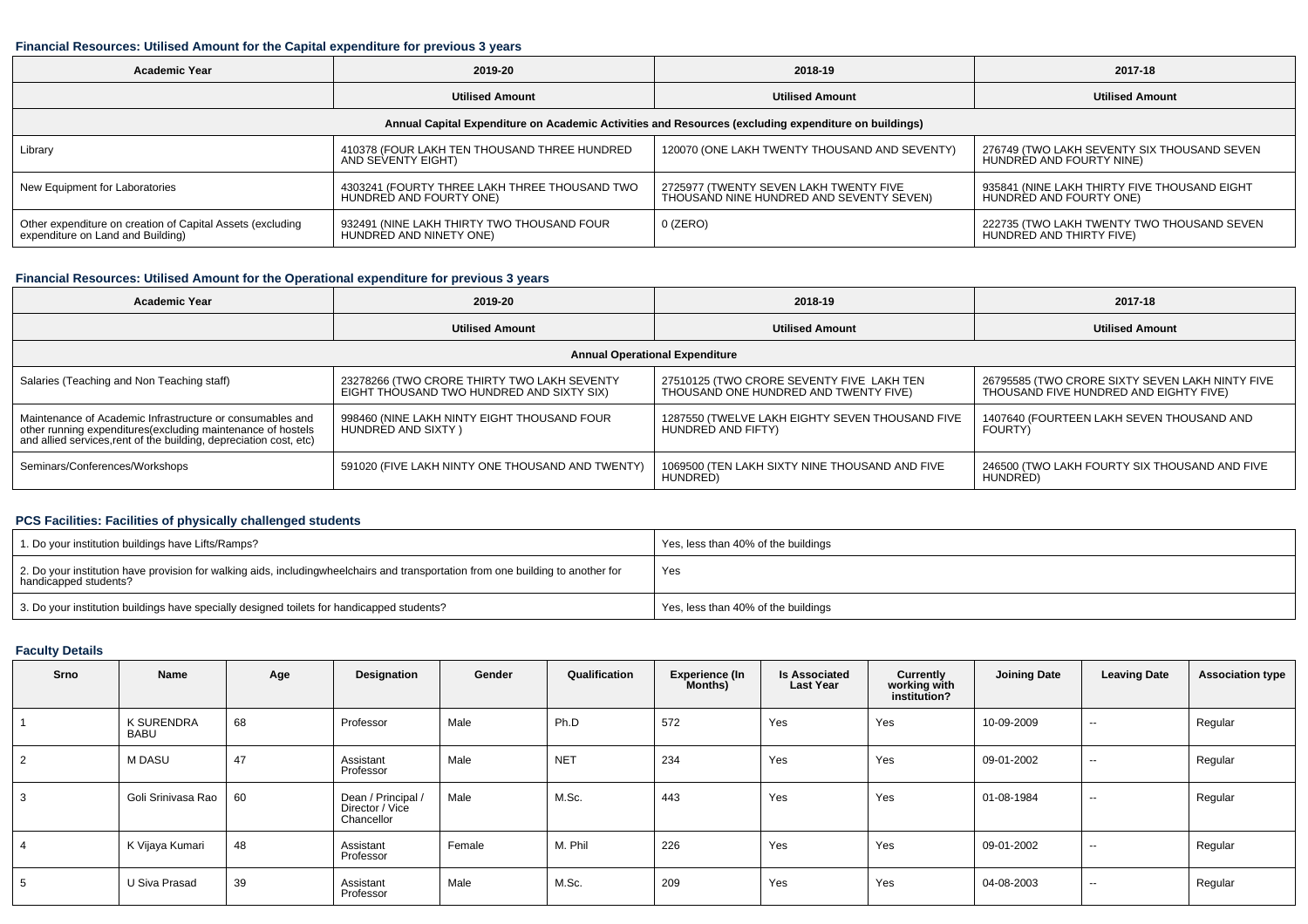| 6              | S Vijaya Babu                     | 50 | Assistant<br>Professor | Male   | <b>SLET</b>      | 84  | Yes | Yes | 13-09-2013 | --                       | Regular |
|----------------|-----------------------------------|----|------------------------|--------|------------------|-----|-----|-----|------------|--------------------------|---------|
| $\overline{7}$ | CH S R G<br>KALYANI               | 40 | Assistant<br>Professor | Female | M. Phil          | 205 | Yes | Yes | 21-06-2004 | --                       | Regular |
| 8              | SK ASHA                           | 27 | Assistant<br>Professor | Female | M.Sc.            | 61  | Yes | Yes | 22-06-2015 | ш.                       | Regular |
| 9              | ĸ<br>RAVINDRANADH                 | 64 | Professor              | Male   | Ph.D             | 396 | Yes | Yes | 01-07-2017 | --                       | Regular |
| 10             | N MINEELA DEVI                    | 26 | Lecturer               | Female | MSc(Mathematics) | 36  | Yes | Yes | 15-09-2017 | $\overline{\phantom{a}}$ | Regular |
| 11             | <b>B INDRAJA</b>                  | 25 | Lecturer               | Female | MSc(Mathematics) | 37  | No  | Yes | 21-06-2017 | $\sim$                   | Regular |
| 12             | P ANJANEYULU                      | 64 | Professor              | Male   | Ph.D             | 396 | Yes | Yes | 03-07-2017 | --                       | Regular |
| 13             | M KRISHNA<br><b>MURTHY</b>        | 62 | Professor              | Male   | Ph.D             | 468 | Yes | Yes | 15-07-2011 | --                       | Regular |
| 14             | Y TARAKA<br>LAKSHMI               | 52 | Associate<br>Professor | Female | Ph.D             | 205 | Yes | Yes | 21-06-2004 | --                       | Regular |
| 15             | S Dass                            | 57 | Assistant<br>Professor | Male   | M. Phil          | 332 | Yes | Yes | 06-11-1993 | --                       | Regular |
| 16             | A Hari Krishna                    | 54 | Assistant<br>Professor | Male   | M. Phil          | 245 | Yes | Yes | 08-02-2001 | --                       | Regular |
| 17             | K Suresh Babu                     | 46 | Associate<br>Professor | Male   | Ph.D             | 216 | Yes | Yes | 01-07-2003 | --                       | Regular |
| 18             | P Srimannarayana                  | 57 | Assistant<br>Professor | Male   | M.COM            | 115 | Yes | Yes | 17-06-2011 | --                       | Regular |
| 19             | S Srinivasa Rao                   | 55 | Assistant<br>Professor | Male   | M.LISc           | 358 | Yes | Yes | 05-09-1991 | --                       | Regular |
| 20             | V RAMESH                          | 42 | Assistant<br>Professor | Male   | M.COM            | 67  | Yes | Yes | 01-06-2015 | --                       | Regular |
| 21             | <b>PINAPATI</b><br>SRINIVASA RAO  | 46 | Assistant<br>Professor | Male   | M. Phil          | 234 | Yes | Yes | 21-01-2002 | --                       | Regular |
| 22             | U SWAMULU                         | 64 | Professor              | Male   | Ph.D             | 408 | No  | Yes | 01-06-2017 | --                       | Regular |
| 23             | E POLERAIAH                       | 34 | Associate<br>Professor | Male   | Ph.D             | 37  | Yes | Yes | 01-06-2017 | $\overline{\phantom{a}}$ | Regular |
| 24             | K KRISHNA BABU                    | 28 | Assistant<br>Professor | Male   | MSc(Mathematics) | 67  | Yes | Yes | 22-06-2015 | --                       | Regular |
| 25             | K SRIKANTH                        | 39 | Associate<br>Professor | Male   | Ph.D             | 41  | No  | Yes | 13-08-2017 | ۰.                       | Regular |
| 26             | <b>G HANUMANTHA</b><br><b>RAO</b> | 48 | Professor              | Male   | Ph.D             | 324 | Yes | Yes | 25-07-1995 | --                       | Regular |
| 27             | Gadde Srinivasa<br>Rao            | 60 | Assistant<br>Professor | Male   | M.Sc.            | 407 | Yes | Yes | 01-08-1987 | $\sim$                   | Regular |
| 28             | K Kanakaratnam                    | 45 | Assistant<br>Professor | Female | <b>SET</b>       | 234 | Yes | Yes | 21-01-2002 | $\sim$                   | Regular |
| 29             | S Krishna Veni                    | 35 | Assistant<br>Professor | Female | M.Sc.            | 102 | Yes | Yes | 27-07-2012 | $\sim$                   | Regular |
| 30             | A Tirumaleswara<br>Rao            | 52 | Assistant<br>Professor | Male   | M.Sc.            | 217 | Yes | Yes | 25-06-2003 | $\sim$                   | Regular |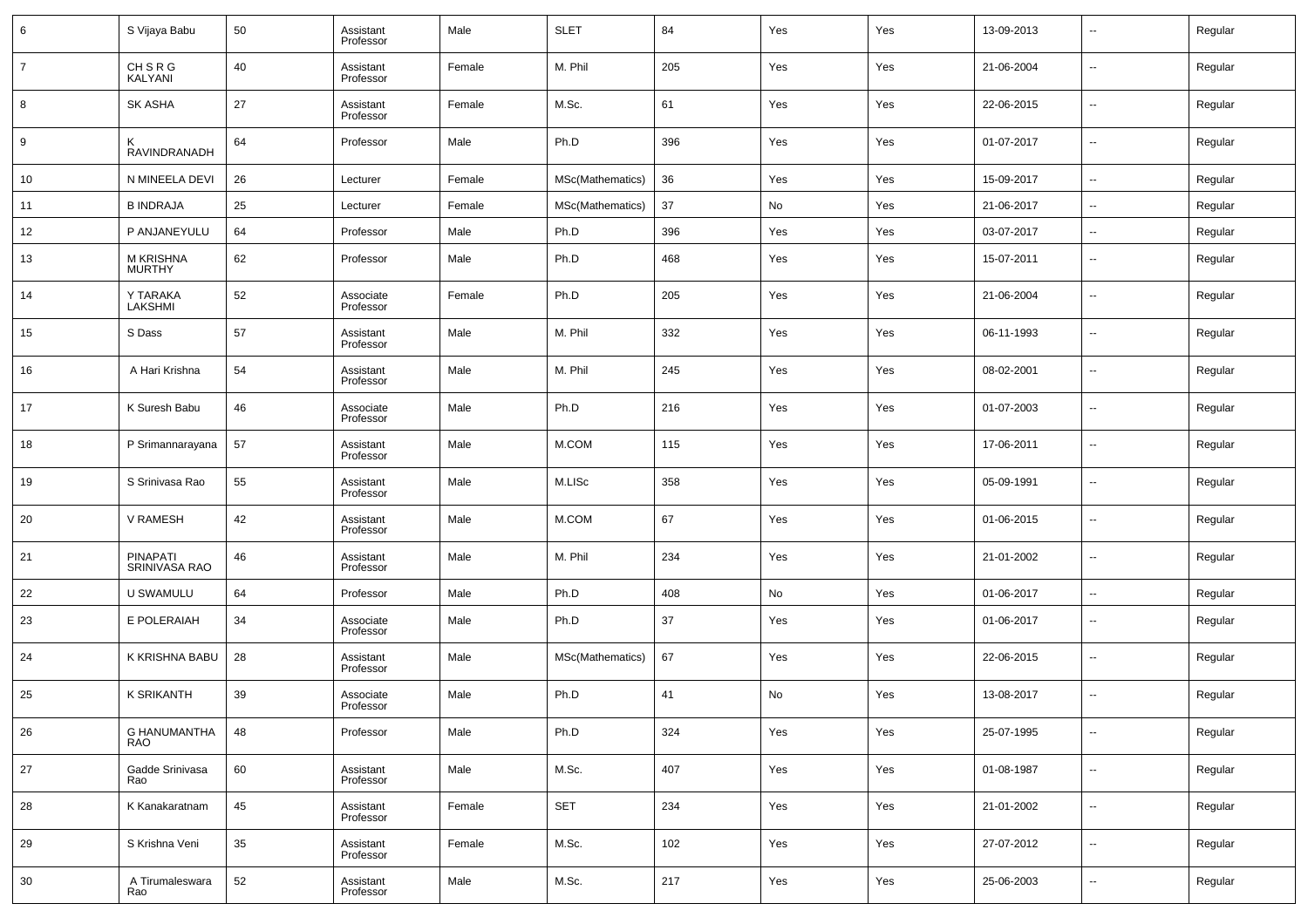| 31 | K Jaya Babu                  | 52 | Assistant<br>Professor                              | Male   | M.COM      | 133 | Yes | Yes | 17-06-2009 | $\sim$                   | Regular |
|----|------------------------------|----|-----------------------------------------------------|--------|------------|-----|-----|-----|------------|--------------------------|---------|
| 32 | V Sambamurthy                | 29 | Assistant<br>Professor                              | Male   | MP.Ed.     | 75  | Yes | Yes | 10-10-2014 | --                       | Regular |
| 33 | K MADHAVA<br><b>SRINIVAS</b> | 38 | Assistant<br>Professor                              | Male   | <b>SET</b> | 181 | Yes | Yes | 21-06-2006 | $\sim$                   | Regular |
| 34 | <b>B RAMESH</b><br>CHANDRA   | 65 | Professor                                           | Male   | Ph.D       | 408 | No  | Yes | 01-06-2017 | --                       | Regular |
| 35 | S VISWANATH                  | 49 | Professor                                           | Male   | Ph.D       | 324 | Yes | Yes | 22-07-2014 | $\sim$                   | Regular |
| 36 | VENKATESWARA<br><b>RAO</b>   | 39 | Professor                                           | Male   | Ph.D       | 156 | Yes | Yes | 01-06-2015 | ۰.                       | Regular |
| 37 | P SRINIVASA<br><b>RAO</b>    | 54 | Professor                                           | Male   | Ph.D       | 383 | Yes | Yes | 01-08-1990 | --                       | Regular |
| 38 | M Sudhakara Rao              | 62 | Dean / Principal /<br>Director / Vice<br>Chancellor | Male   | M.Sc.      | 443 | Yes | Yes | 01-08-1984 | $\overline{\phantom{a}}$ | Regular |
| 39 | K Pushpamma                  | 49 | Associate<br>Professor                              | Female | Ph.D       | 234 | Yes | Yes | 21-01-2002 | --                       | Regular |
| 40 | V Ravindra Babu              | 40 | Assistant<br>Professor                              | Male   | M.A        | 167 | Yes | Yes | 26-02-2007 | --                       | Regular |
| 41 | A Kokila                     | 29 | Assistant<br>Professor                              | Female | M.Sc.      | 90  | Yes | Yes | 01-07-2013 | --                       | Regular |
| 42 | V Vishnuvardhana<br>Rao      | 58 | Assistant<br>Professor                              | Male   | M.COM      | 388 | Yes | Yes | 12-09-1988 | $\overline{\phantom{a}}$ | Regular |
| 43 | Y Tulasi Jyothi              | 37 | Assistant<br>Professor                              | Female | M.COM      | 102 | Yes | Yes | 16-07-2012 | $\overline{\phantom{a}}$ | Regular |
| 44 | A KOTESWARA<br>RAO           | 35 | Assistant<br>Professor                              | Male   | M. Phil    | 169 | Yes | Yes | 19-06-2007 | --                       | Regular |
| 45 | K HANUMANTHA<br><b>RAO</b>   | 39 | Assistant<br>Professor                              | Male   | M.COM      | 65  | Yes | Yes | 01-08-2015 | $\overline{\phantom{a}}$ | Regular |
| 46 | R PRASANNA<br><b>BABU</b>    | 32 | Assistant<br>Professor                              | Male   | <b>NET</b> | 40  | Yes | Yes | 30-06-2017 | --                       | Regular |
| 47 | MURTHY SSS<br>CHAVALI YADAV  | 48 | Professor                                           | Male   | Ph.D       | 276 | No  | Yes | 01-11-2017 | $\overline{\phantom{a}}$ | Regular |
| 48 | P GREESHMA                   | 26 | Assistant<br>Professor                              | Female | M.COM      | 34  | No  | Yes | 27-11-2017 | --                       | Regular |
| 49 | M GOPALA<br>KRISHNA          | 31 | Assistant<br>Professor                              | Male   | SET        | 90  | Yes | Yes | 01-07-2013 |                          | Regular |
| 50 | P NARESH                     | 38 | Associate<br>Professor                              | Male   | Ph.D       | 35  | No  | Yes | 10-09-2017 | $\sim$                   | Regular |
| 51 | V V S JYOTHI                 | 23 | Assistant<br>Professor                              | Female | M.Sc.      | 24  | Yes | Yes | 23-07-2018 | $\sim$                   | Regular |
| 52 | B<br>VENKATESWARA<br>RAO     | 43 | Assistant<br>Professor                              | Male   | M.Sc.      | 215 | Yes | Yes | 01-08-2003 | $\sim$                   | Regular |
| 53 | N AHALYA                     | 24 | Associate<br>Professor                              | Female | M.Sc.      | 25  | Yes | Yes | 19-07-2018 | $\sim$                   | Regular |